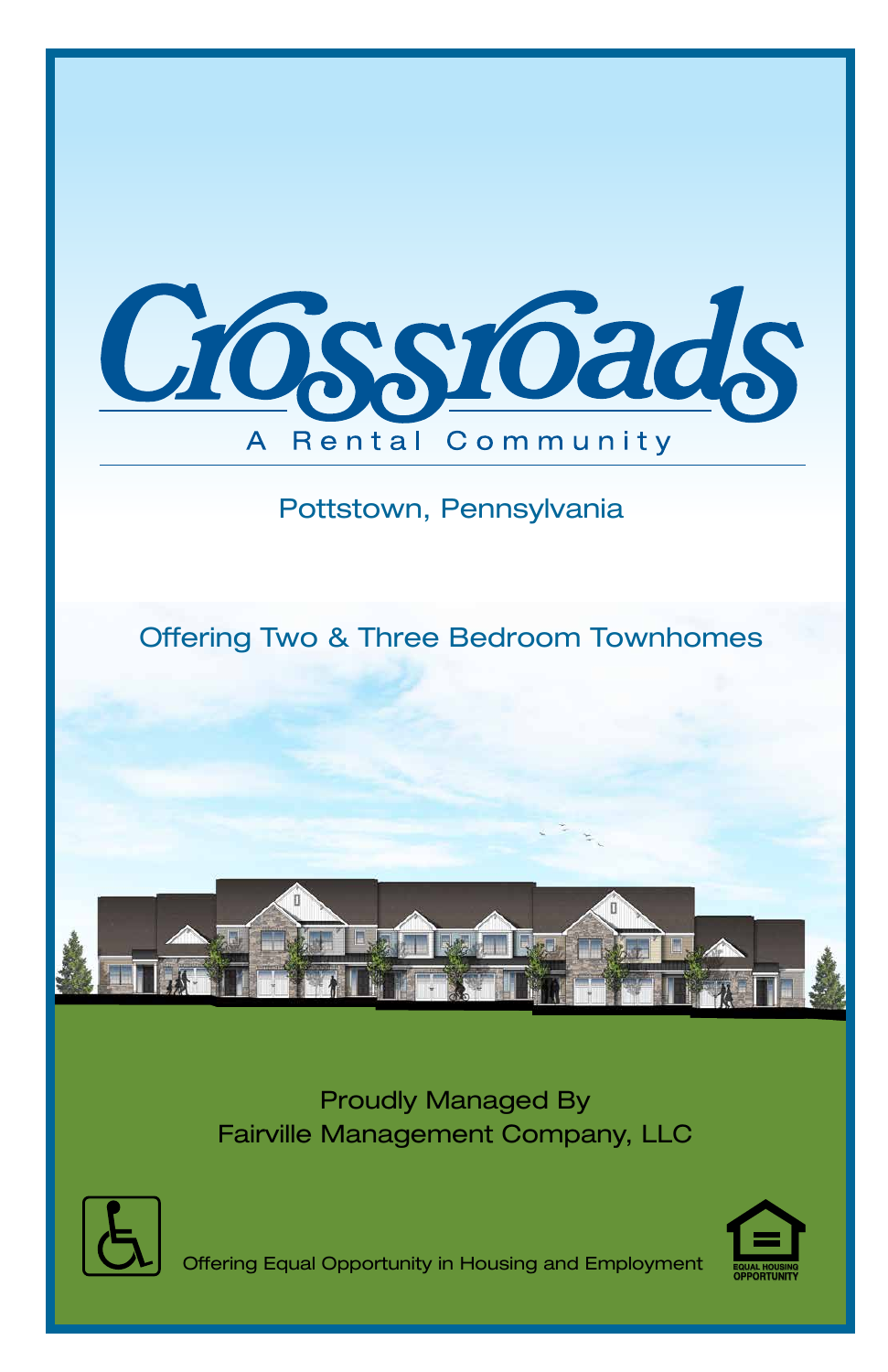Crossroads is conveniently located on Cross Road which is off Route 100 at Moyers Road in Montgomery County, Pottstown, PA. Close to Shopping, Schools, Churches and Restaurants. King of Prussia, Valley Forge and Western Philadelphia suburbs are all just a short trip away. Crossroads – the perfect place for you and your family to call home.

This beautiful, new townhome community offers newly constructed two and three bedroom townhomes in a 2-story townhome design. Each home features an individual entrance, spacious living area, dining area, fully equipped kitchen and individual garage parking. An abundance of interior closet storage space has been carefully designed. Two Bedroom units feature 1st floor powder room and full bath on 2nd floor. Three bedroom units feature 1st floor powder room and two full baths on 2nd floor. Our Community Center houses our onsite management offices, a community room, kitchen and a computer lab with internet service. Designed with your family's needs in mind, Crossroads is the ultimate in suburban affordable housing.

### **COMMUNITY FEATURES**

- Suburban Setting
- Interlocking Townhome Design
- Professionally Landscaped Grounds Laundry Facility
- Community Center with Computers Private Parking and Internet Service
- Tenant Services
- On-Site Management
- 
- - 24 Hour Emergency Maintenance

### **APARTMENT FEATURES**

- Spacious Living Area
- Private Entrances
- Private Garage
- Vinyl Plank Flooring on 1st floor. Wall-to-Wall Carpeting on 2nd Floor.
- Fully Equipped Kitchen
- Dining Area
- Energy Efficient HVAC System
- Mini Blinds On All Windows
- Linen Closet
- Smoke Detectors
- Fire Suppression System
- Fully Accessible ADA Units Available
- Water, Sewer & Trash included in Rent
- Smoke Free Units 100%
- **INCOME GUIDELINES APPLY**

For Additional Rental Information:

## **Crossroads** A Rental Community

101 Wexford Court, Pottstown, PA 19464 Phone (484) 624-3046 Fax (484) 624-3688 TTY 1 (877) 489-2478 Visit our website at www.fairvillemanagement.com

- Storage Closet
- -
	-
	- Fire Extinguisher
	-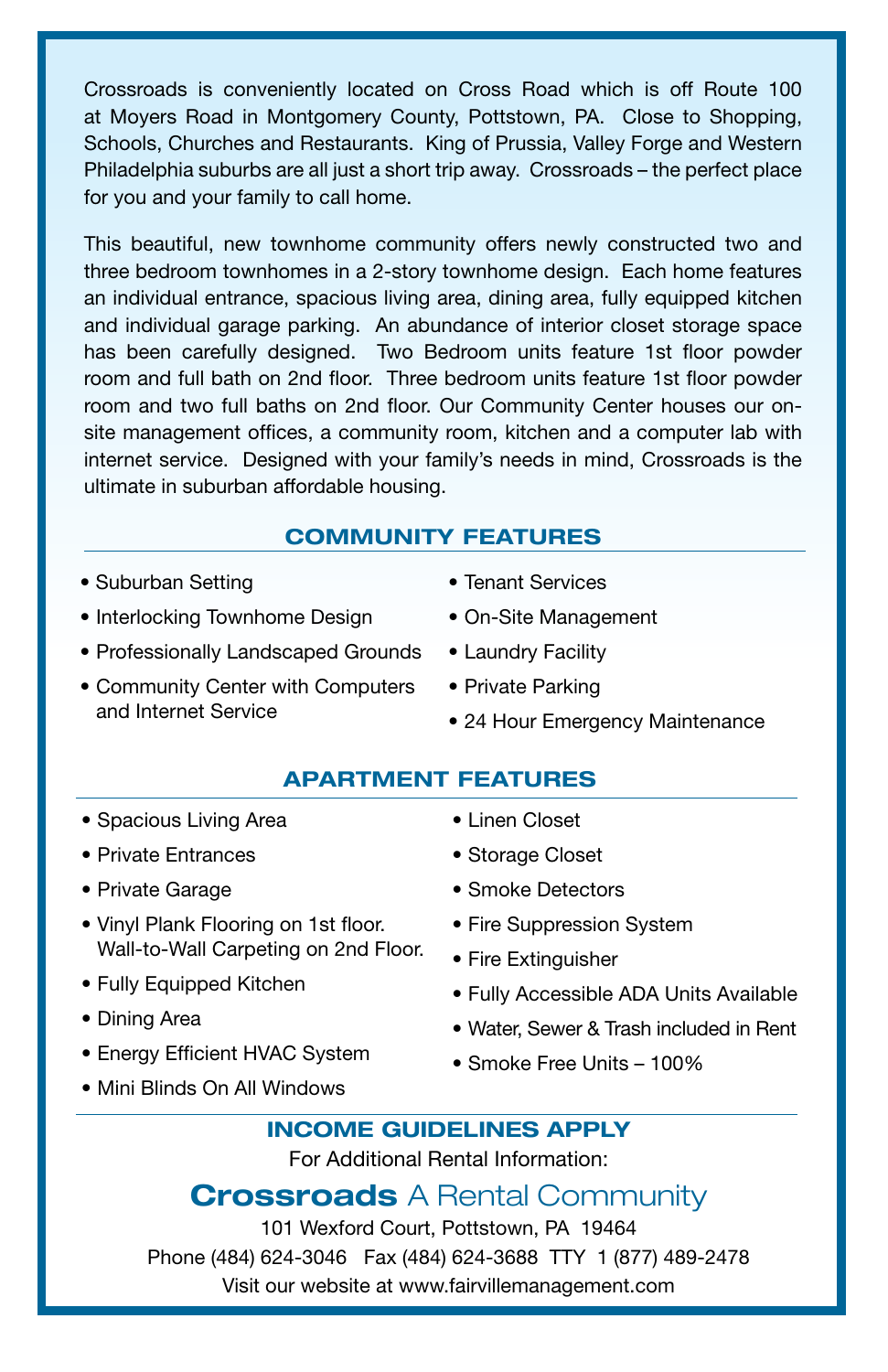

**FIRST FLOOR SECOND FLOOR**





2 I. E D R O O M U  $\overline{\phantom{a}}$ SIN

CL.